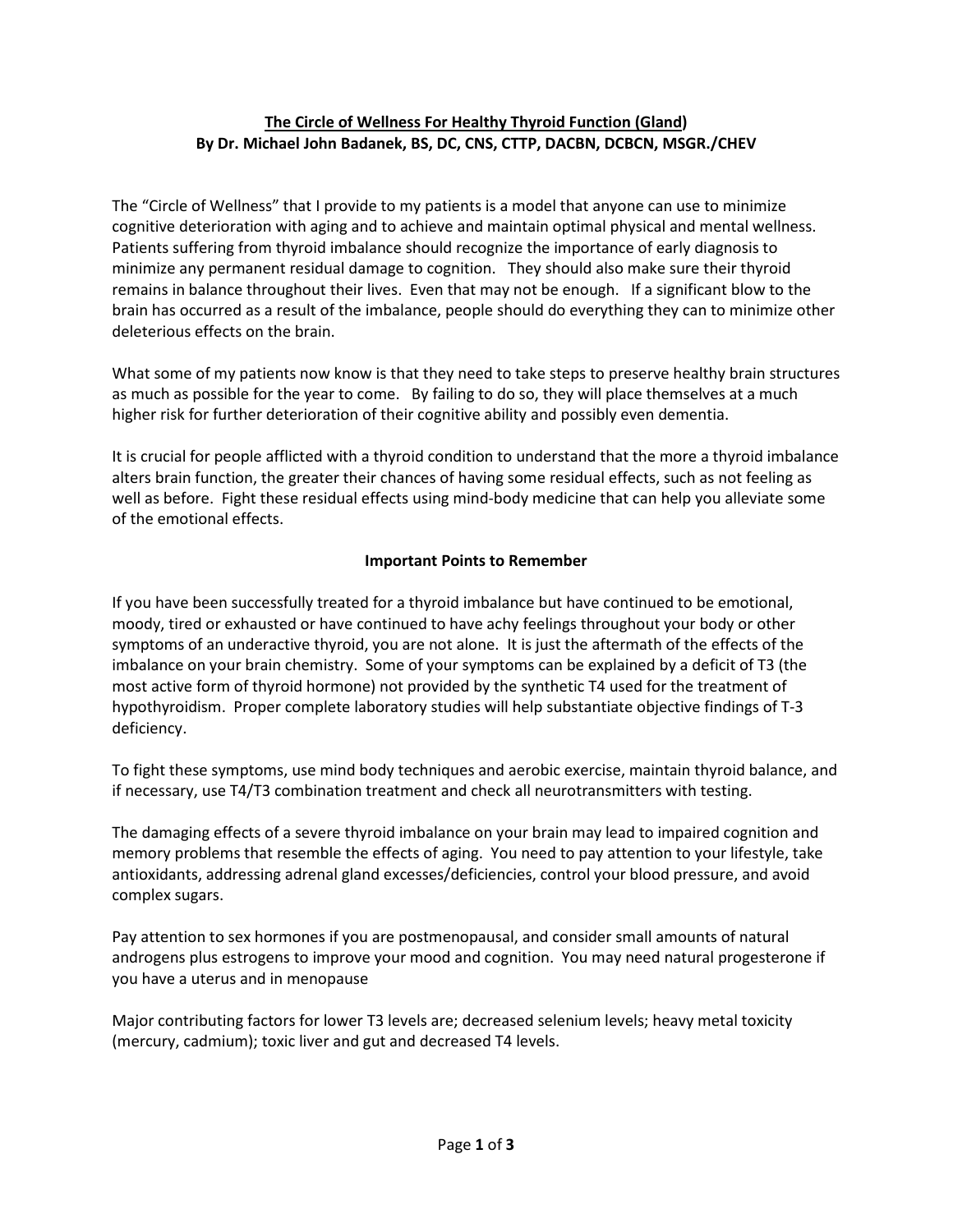Dr. Badanek's office looks at sickness and disease at a totally different perspective. We address the cause of all conditions, test for them, and treat the cause not just the symptoms. It is a totally new paradigm shift of conscientiousness for the new patient. To input knowledge to the patient, which is most lacking today in our health care delivery system, is empowering the patient to be successful with their health care challenges presented.

Please schedule an appointment to consult with your health challenges. We offer a courtesy consultation for your first visit to meet Dr. Badanek. Dr. Badanek has been in private clinical practice for 36 years working in the field of Integrative/Functional Medicine.

Dr. Badanek's website: Dr.Badanek.com will give you an idea of what his facility has to offer the sick and health challenged.

To schedule an appointment, please call 352-622-1151.